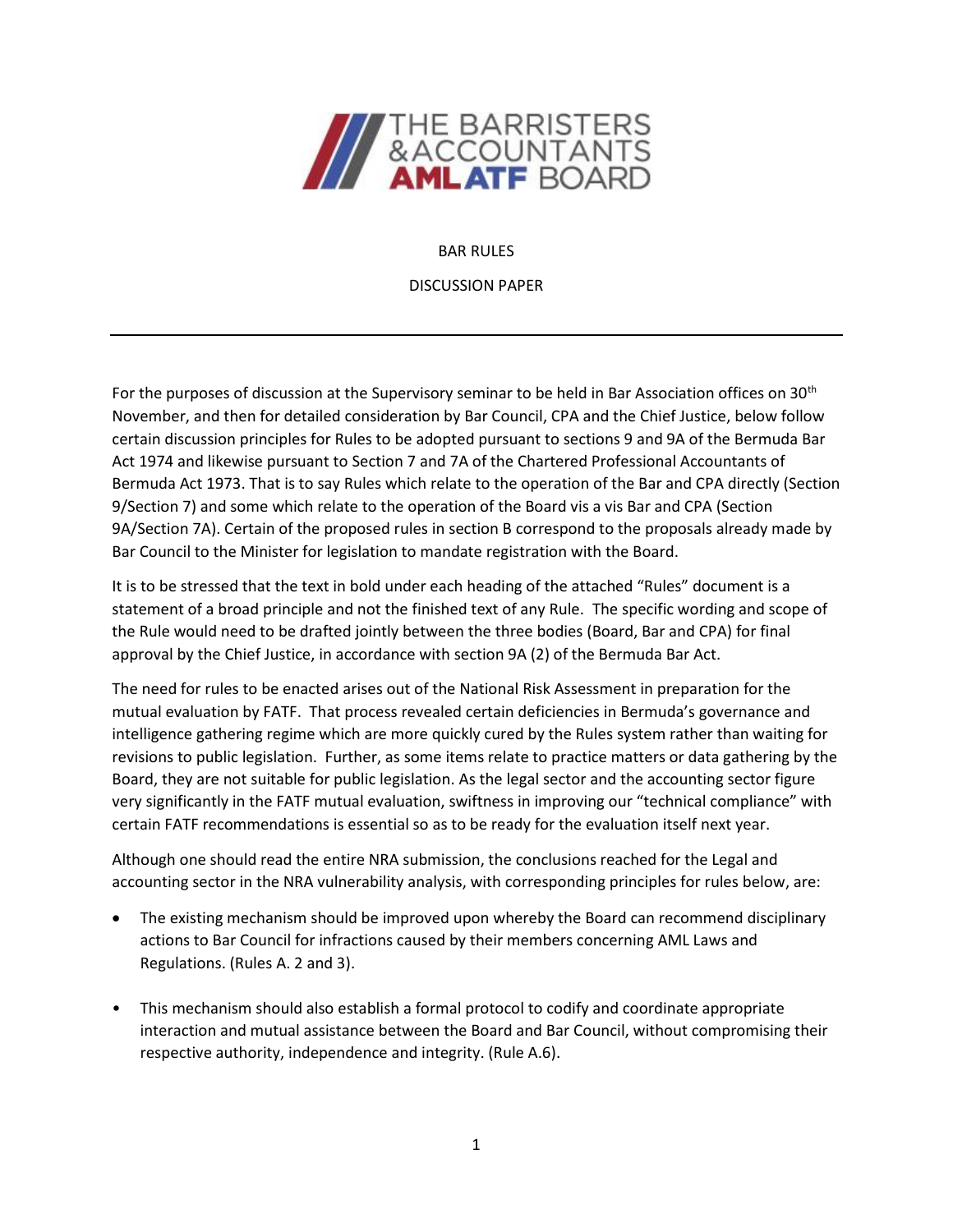- Bar Council should be provided powers to limit areas of practice for persons admitted with criminal records to preclude them from carrying out specified activities. (Rule A.5).
- Establish a requirement for law firms to develop screening procedures to ensure high standards when hiring employees. (Rule A.4 and B.5).
- Better clarification needs to be obtained by the Board of the business relationship /services provided by law firms and their wholly owned/affiliated Corporate Service Providers (CSP's). (Rule B.4.b).
- Gather further details in Data Call concerning the above need for clarification as it relates to the business relationship/services provided by law firms and their CSP's. (Rule B.4.a).

Generally, Section 9A and Section 7A of the respective Statutes governing the Bar and CPA call for the introduction of Rules governing certain aspects of the functioning of the Board. No such Rules exist. It may therefore be an opportunity now for the adoption of the Board's self-generated operating principles as Rules corresponding to some of the statutorily described heads under Section 9A and then to develop further Rules corresponding to the remaining heads. This is desirable so as to formalize the functioning of the Board within the Bar Act and the CPA Act so that, with the further imprimatur of the Chief Justice, the workings and standing of the Board are more deeply embedded in the awareness of practitioners. That is to say, being Rules of the Bar and of the CPA, those Rules would be published on their respective websites and form part of the professional codes for their practitioners.

Finally, this process is desirable so as to more closely align the three organizations in pursuit of the outcomes mandated by FATF as advocated by Bermuda's own National Anti-Money Laundering Committee.

# **Bar Rules**

## A. Pursuant to Section 9 of Bermuda Bar Act 1974

*1. Admission to Bar (Section 9(1)(a) and (f) and Section 9(1) (bb) (i)) and Section 14 and Bermuda Bar (Practising Certificate) Rules 1984 and Bermuda Bar (Professional Companies) Rules 2009*

**Notices of Call, applications for registration or recognition or the issuance of practicing certificates to be copied to Board and advice of Board to be taken into account.**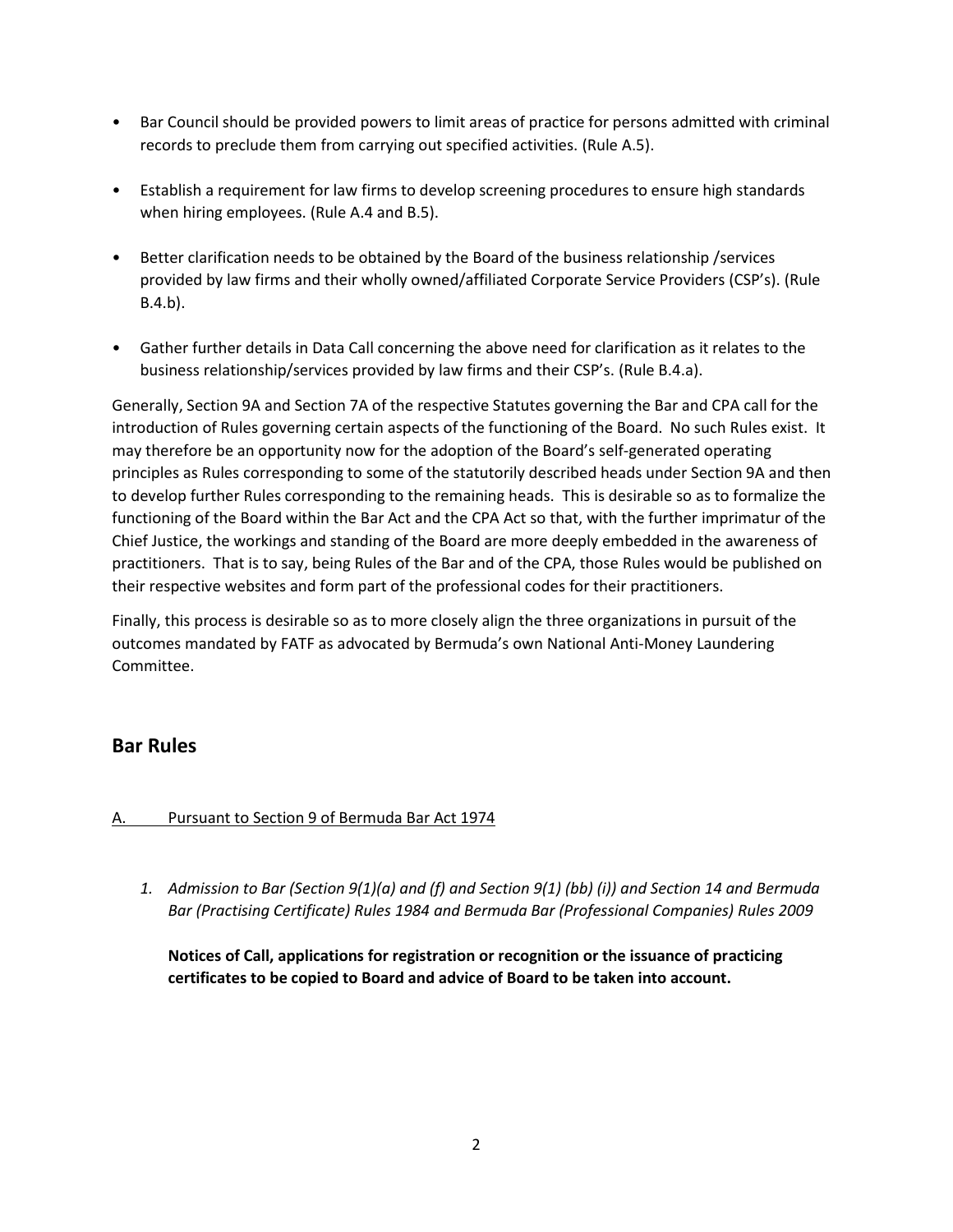*2. Discipline (Section 9(1)(c) and Section 9(1)(bb)(iv) and Bar Professional Conduct Committee Rules 1997)*

**Board to report not just breaches of AML Regulations or "improper conduct" (per Section 25C (3)) but also non-compliance with requests or directions from the Board or any matter provided for in SEA which shall be treated as a disciplinary matter, being also a complaint under Section 21 and** *material* **weight shall be given to such complaint, together with any disciplinary action which the Board may recommend in the circumstances.**

*3. Expulsion from Bar (Section 9(1)(a) and (f) and Bar Disciplinary Tribunal Rules 1997) and Section 10 of Bermuda bar Act 1974 9Practisng Certificates)*

**Board may recommend expulsion or non-renewal of practicing certificates or such lesser penalties as may be appropriate in circumstances of breaches of AML Regulations or noncompliance with SEA or mis-statements going to AML issues made in any affidavit supporting a call or registration or recognition of any barrister or professional company.**

*4. Screening of Barristers and Pupils (Section 9(1)(a))*

**All persons applying for practicing certificates or certificates of registration or recognition to be screened for AML**

*5. Limitation of Practice Area (Section 9(1)(a))*

**On recommendation of Board, Bar Council to limit areas of practice for persons admitted with criminal records to preclude them from carrying out the specified activities referred to in POCA Section 49(d)***.*

## B. Pursuant to Section 9A of Bermuda Bar Act 1974 and Institute Of Chartered Accountants Of Bermuda By-Laws 2006

*1. Compulsory Registration with Board (Section 9A(1)(c))*

**All Firms and sole practitioners to register with the Board and provide a full list of the matter types and professional practice areas engaged in by their respective practices.**

*2. Exemption from supervision by Self-certification (Section 9A(1)(c))*

**Only after registration and production of the matter type information, is a firm then entitled to self-certify that none of its practice areas involves financial or real estate transactions concerning any of the practice areas flagged by the Board as falling within the ambit of**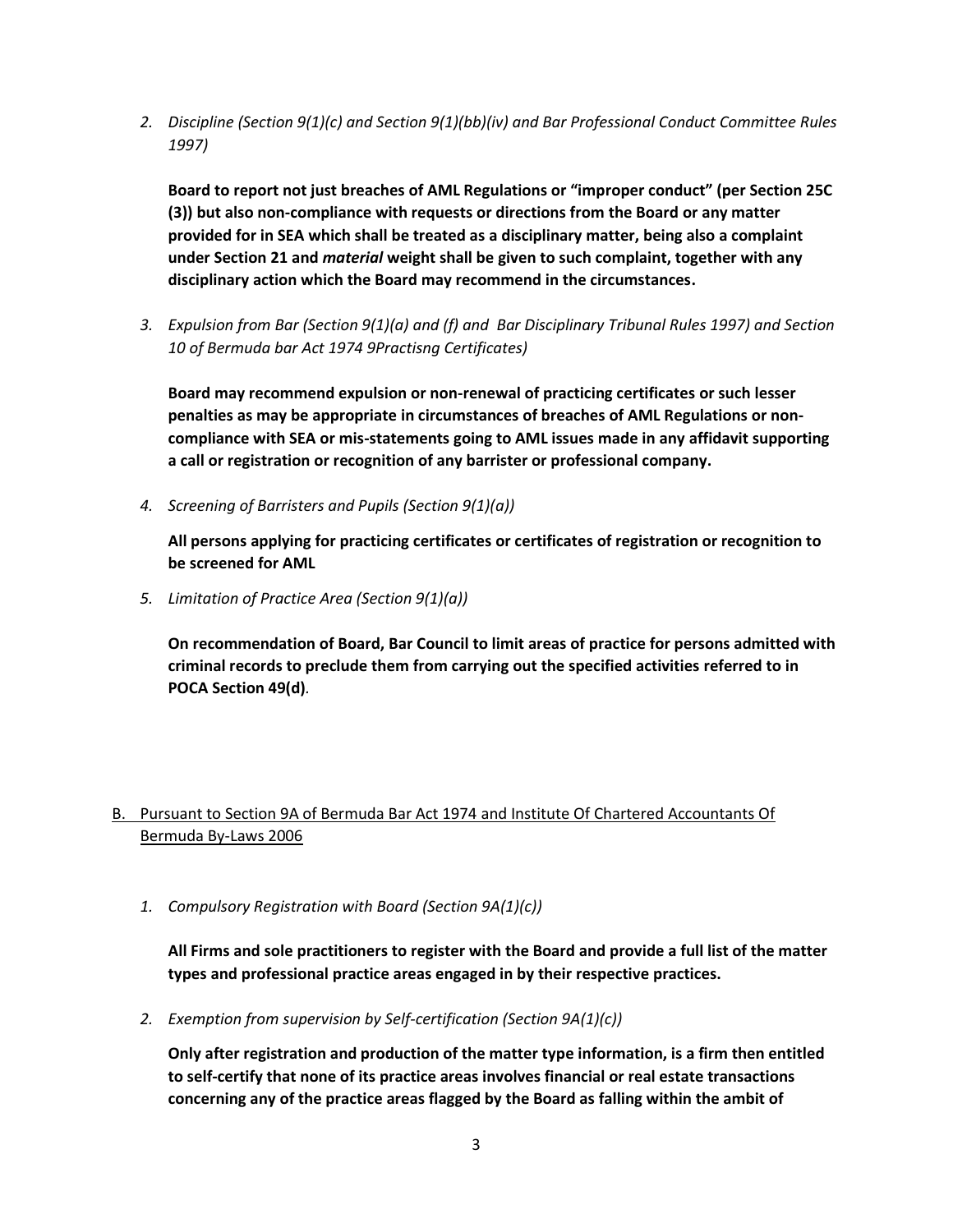**"specified activities". Self-certification exempts such firm from active supervision only i.e. the firm continues to be "monitored" for purposes of SEA but will be treated as equivalent to very low risk. Such firm will remain on the register and is required to self-certify annually.**

*3. Inspections of non-registrants (Section 9A(1)(c))*

**Where any firm fails to register with the Board, it shall be a disciplinary matter for the Bar Professional Conduct Committee. A non-registering firm or sole practitioner shall be subject to inspection by the Supervisor in any event, in the presence of a representative of Bar Council, by way of the collection of evidence in the disciplinary hearing. A refusal to allow inspection shall itself be a disciplinary offence.**

- *4. Maintenance of Records & Supply of Data to Board (Section 9A(1)(c) or Barristers (Accounts And Records) Rules 1976)*
	- a. Harmonised Coding of Practice Matters

**The Board shall systematize the nomenclature of practice areas and legal products and shall assign a risk-rated code to each distinct matter type. All Regulated Professional Firms shall maintain records by matter type and annually shall file reports of their activities corresponding to the code names issued by the Board.**

b. Family Trees

**Each Regulated Professional Firm shall maintain a record of its group structure, if any, showing all companies or partnerships of which such Regulated Professional Firm is a holding company, subsidiary or affiliate or otherwise in shared ownership or control. Such records shall be provided to the Supervisor on registration and on each occasion when there is a change in such structure. Regulated Professional Firms shall indicate where compliance with the AML Regulations and any requirement of SEA is made on a group basis, and in accordance with what standards.**

*5. Screening of Staff (Section 9A(1) general power to make Rules )*

**All persons employed by any Regulated Professional Firm to be screened for AML.**

#### *6. Mutual assistance*

**Each of Bar Council, CPA and the Board shall appoint a representative who shall together form a committee for the purpose of coordinating interaction and mutual assistance between their respective bodies in relation to AML/ATF, POCA and SEA with a view to directing the individual members of the respective professions as a matter of their professional conduct duties.**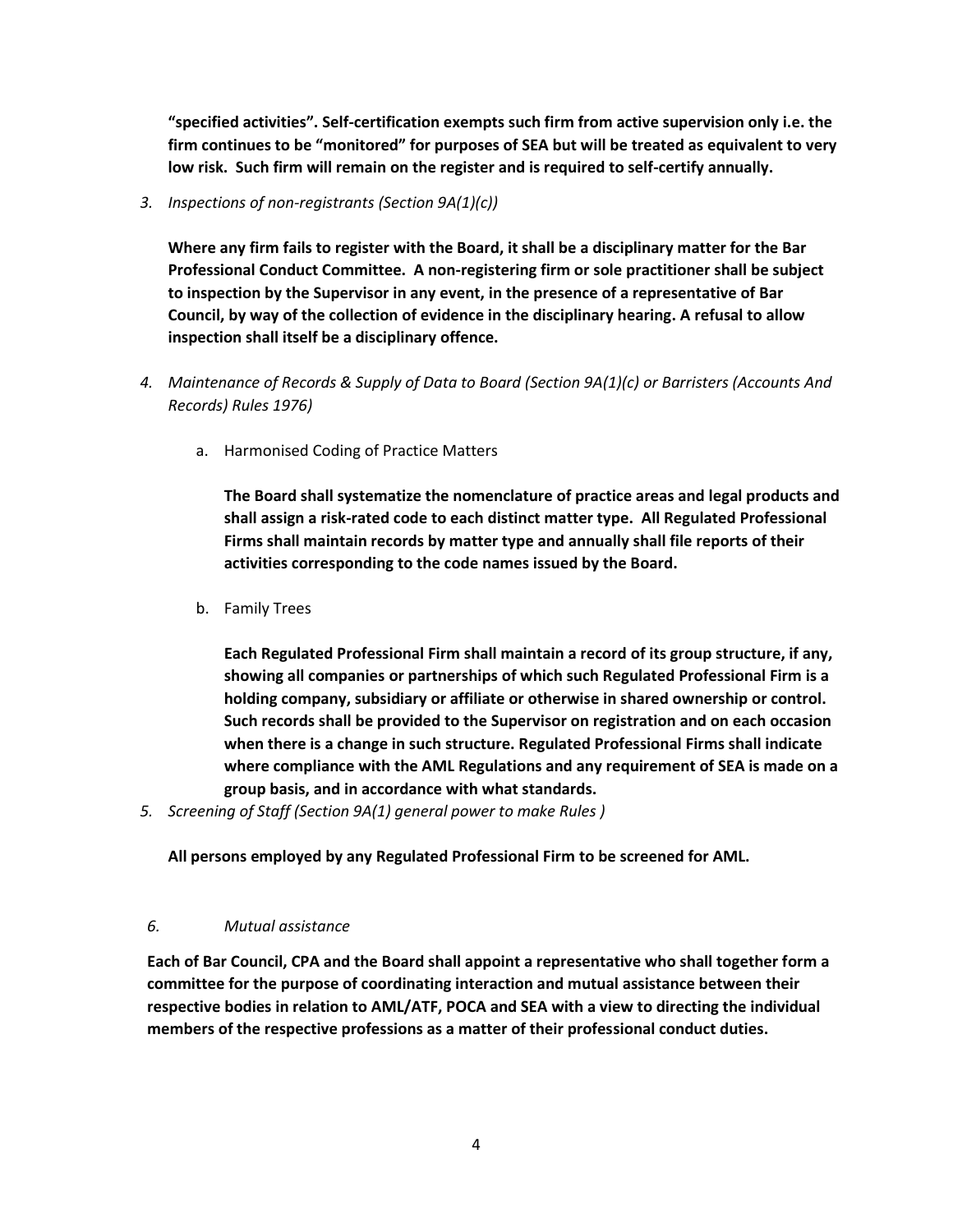# **CPA By-laws**

#### A. Section 7 of the Chartered Professional Accountants of Bermuda Act 1973

*1. Membership of CPA (Section 7(1)(b) and By-Laws 5, 6 and 16 and Rules of Professional Conduct 102.1, 102.2 and 103)*

**Notices of membership applications to be copied to Board and advice of Board to be taken into account.**

*2. Discipline (Section 7(1)(g) and By-Law 69*

**Board to report not just breaches of AML Regulations or "improper conduct" (per Section 8C (3)) but also non-compliance with requests or directions from the Board or any matter provided for in SEA which shall be treated as a disciplinary matter, being also a complaint under By-Law 70(a) and** *material* **weight shall be given to such complaint together with any disciplinary action which the Board may recommend in the circumstances.**

*3. Expulsion from CPA (Section 7(1)(g) and By-Law 17*

**Board may recommend expulsion or non-renewal of membership or such lesser penalties as may be appropriate in circumstances of breaches of AML Regulations or non-compliance with SEA or material mis-statements going to AML issues made in any application for membership.**

*4. Screening of Accountants (Section 7(1)(h) and By-Law 60*

**All persons applying for Membership to be screened for AML**

## B. Section 7A of the Chartered Professional Accountants of Bermuda Act 1973

*1. Compulsory Registration with Board (Section 7A(1)(c)) and By-Law 68 and Rules Of Professional Conduct 206)*

**All Firms to register with the Board and provide a full list of the matter types and professional practice areas engaged in by their respective practices.**

*2. Exemption from Registration by Self-certification (Section 7A(1)(c)) and By-Law 68 and Rules Of Professional Conduct 206)*

**Only after registration and production of the matter type information, is a firm then entitled to self-certify that none of its practice areas involves financial or real estate transactions concerning any of the practice areas flagged by the Board as falling within the ambit of**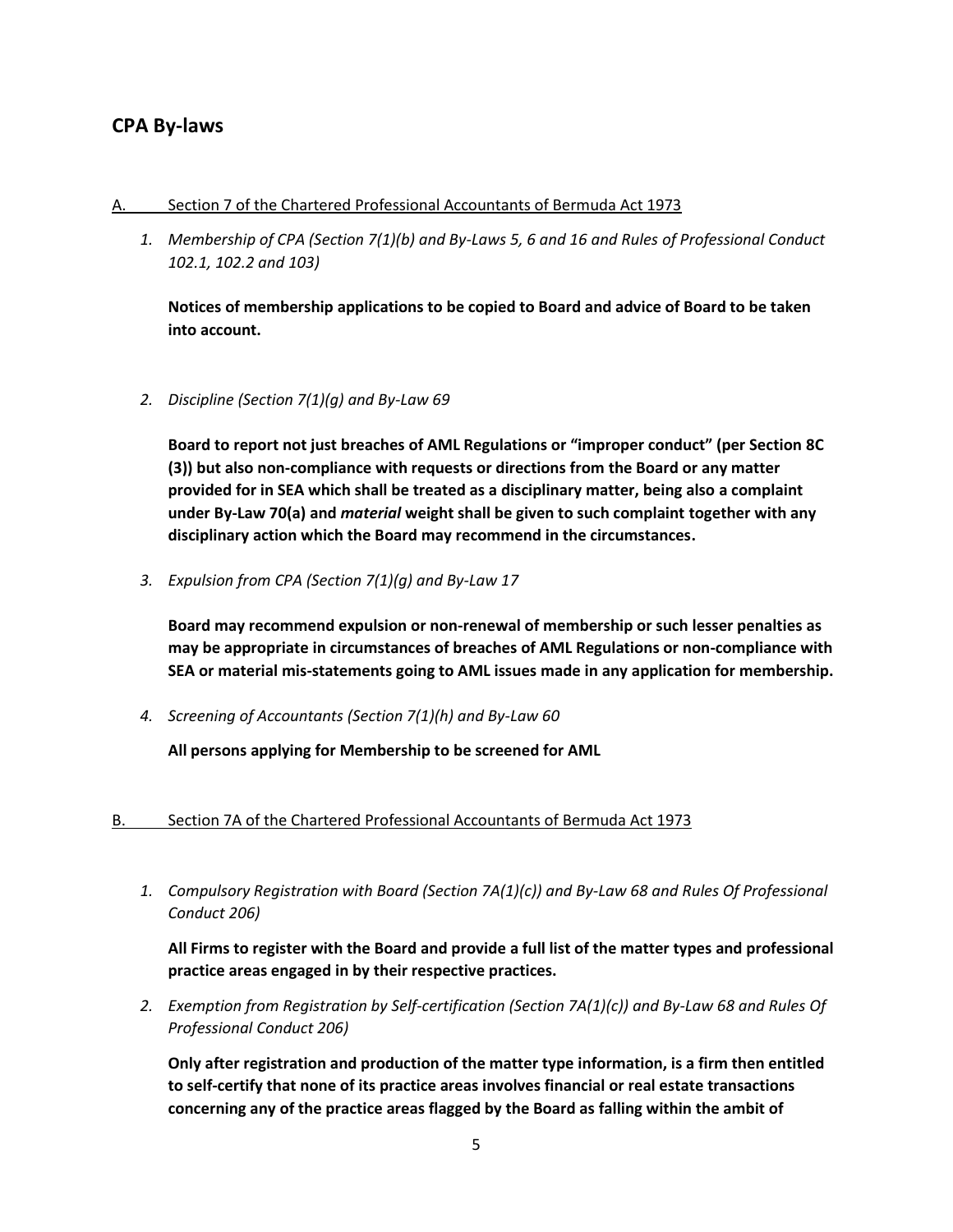**"specified activities". Self-certification exempts such firm from active supervision only i.e. the firm continues to be "monitored" for purposes of SEA but will be treated as equivalent to very low risk. Such firm will remain on the register and is required to self-certify annually.**

*3. Inspections of non-registrants in case of Doubt (Section 7A(1)(c)) and By-Law 68 and Rules Of Professional Conduct 206)*

**Where any firm fails to register with the Board, it shall be a disciplinary matter for the CPA Professional Conduct Committee. A non-registering firm shall be subject to inspection by the Supervisor in any event, in the presence of a representative of CPA Executive Committee, by way of the collection of evidence in the disciplinary hearing. A refusal to allow inspection shall itself be a disciplinary offence.**

- *4. Maintenance of Records & Supply of Data to Board (Section 7A(1)(c)) and Rules Of Professional Conduct 218)*
	- a. Harmonised Coding of Practice Matters

**The Board shall systematize the nomenclature of practice areas and accounting products and shall assign a risk-rated code to each distinct matter type. All Regulated Professional Firms shall maintain records by matter type and annually shall file reports of their activities corresponding to the code names issued by the Board.**

b. Family Trees

**Each Regulated Professional Firm shall maintain a record of its group structure, if any, showing all companies or partnerships of which such Regulated Professional Firm is a holding company, subsidiary or affiliate or otherwise in shared ownership or control. Such records shall be provided to the Supervisor on registration and on each occasion when there is a change in such structure. Regulated Professional Firms shall indicate where compliance with the AML Regulations and any requirement of SEA is made on a group basis, and in accordance with what standards.**

*5. Screening of Staff (Section 7A(1) – general power to make By-laws and Rules Of Professional Conduct chapters 400 and 500)*

## **All persons employed by any Regulated Professional Firm to be screened for AML.**

*6. Mutual assistance*

**Each of Bar Council, CPA and the Board shall appoint a representative who shall together form a committee for the purpose of coordinating interaction and mutual assistance between their respective bodies in relation to AML/ATF, POCA and SEA with a view to directing the individual members of the respective professions as a matter of their professional conduct duties.**